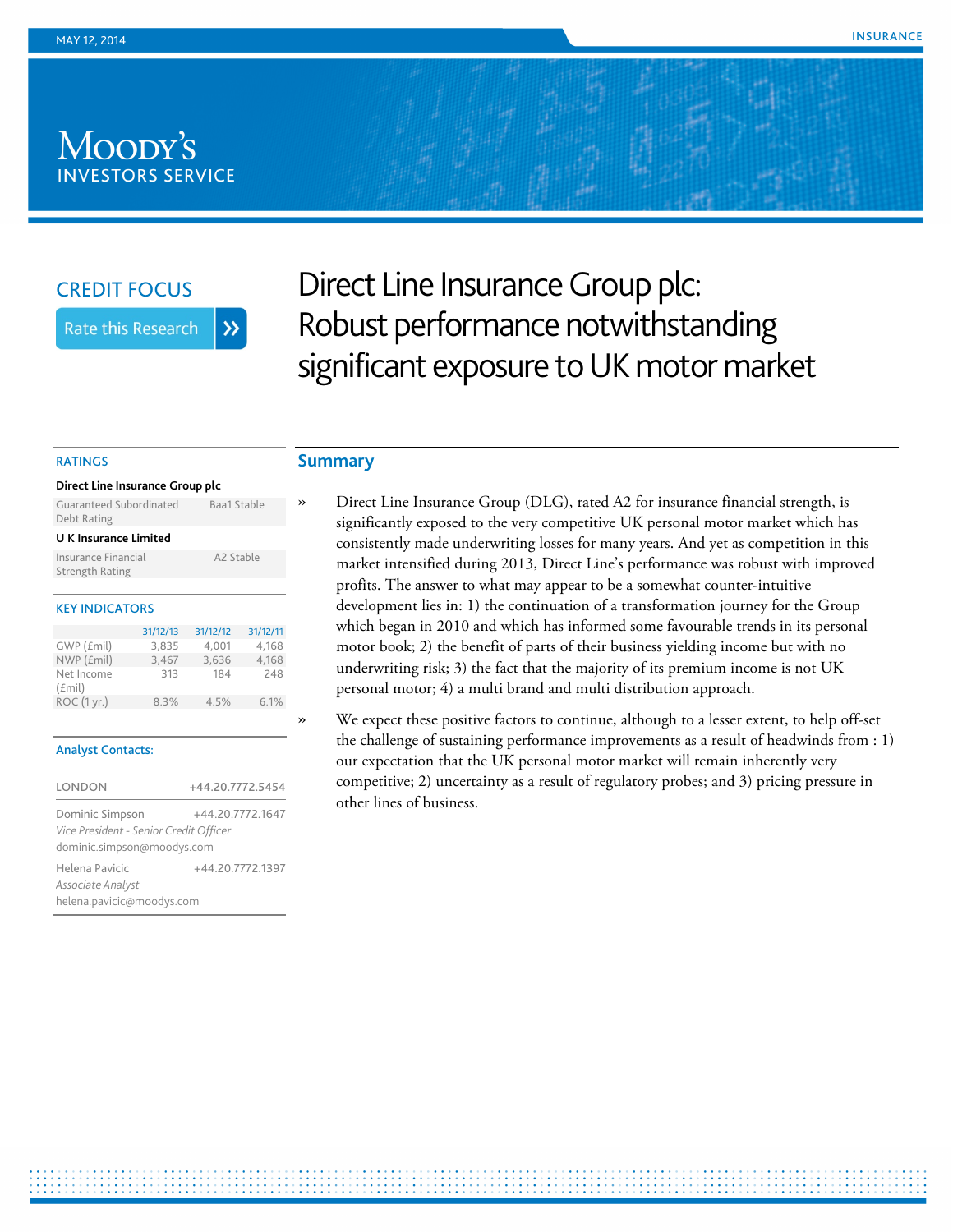# **Performance Improvement Despite Significant Exposure to Very Competitive UK Personal Motor Market**

## **DLG is the UK's largest personal lines motor insurer and is heavily reliant on this line of business for its profits**

DLG has significant exposure to UK personal motor, a consistently competitive market which at YE[1](#page-1-0)2, according to the ABI<sup>1</sup>, had not made an underwriting profit since 1994 . DLG is the largest UK private motor insurer with a 14% market share, writing £1.4 billion of gross premium written (GPW) in 2013[2](#page-1-1) which represented 37% of its total GPW. Furthermore, DLG is heavily reliant for its profits on this line of business. As illustrated by exhibit 1 below, personal motor represented 66% of DLG's total operating profit at YE13, with an average contribution over the last three years of around 60%.

#### EXHIBIT 1

#### YE13 DLG's operating income split



*Source: Direct Line*

## **UK personal motor is highly competitive**

During 2013, the UK personal lines motor market saw meaningful rate reductions - according to the AA's British Insurance Premium Index, comprehensive car insurance prices fell by 14%.<sup>[3](#page-1-2)</sup> This was driven in part by a continuation of price competition, with increasing amounts of business written via Price Comparison Websites (PCWs), but also by insurers anticipating reduced claims costs following the implementation in 2013 of legal reforms.<sup>[4](#page-1-3)</sup>

The inherently competitive nature of UK personal motor, as well as its vulnerability to bodily injury claims inflation, is illustrated by DLG's combined ratio averaging 114% over the last 5 years.

For research publications that reference Credit Ratings, please see the ratings tab on the issuer/entity page on **www.moodys.com** for the most updated Credit Rating Action information and rating history.

<span id="page-1-0"></span><sup>&</sup>lt;sup>1</sup> Please refer to ABI's "UK Insurance, KEY FACTS 2013" publication

<span id="page-1-1"></span><sup>&</sup>lt;sup>2</sup> YE13 financial information for DLG is derived from DLG's YE13 annual report

<span id="page-1-2"></span>Please refer to the AA 's press release of 23/1/14.

<span id="page-1-3"></span><sup>4</sup> Please refer to Moody's special comment ["UK General Insurance: Motor Reforms Might Prompt Reduction in Claims Costs but Elevate Shot-Term Uncertainty,](http://www.moodys.com/viewresearchdoc.aspx?docid=PBC_151665)" March 2013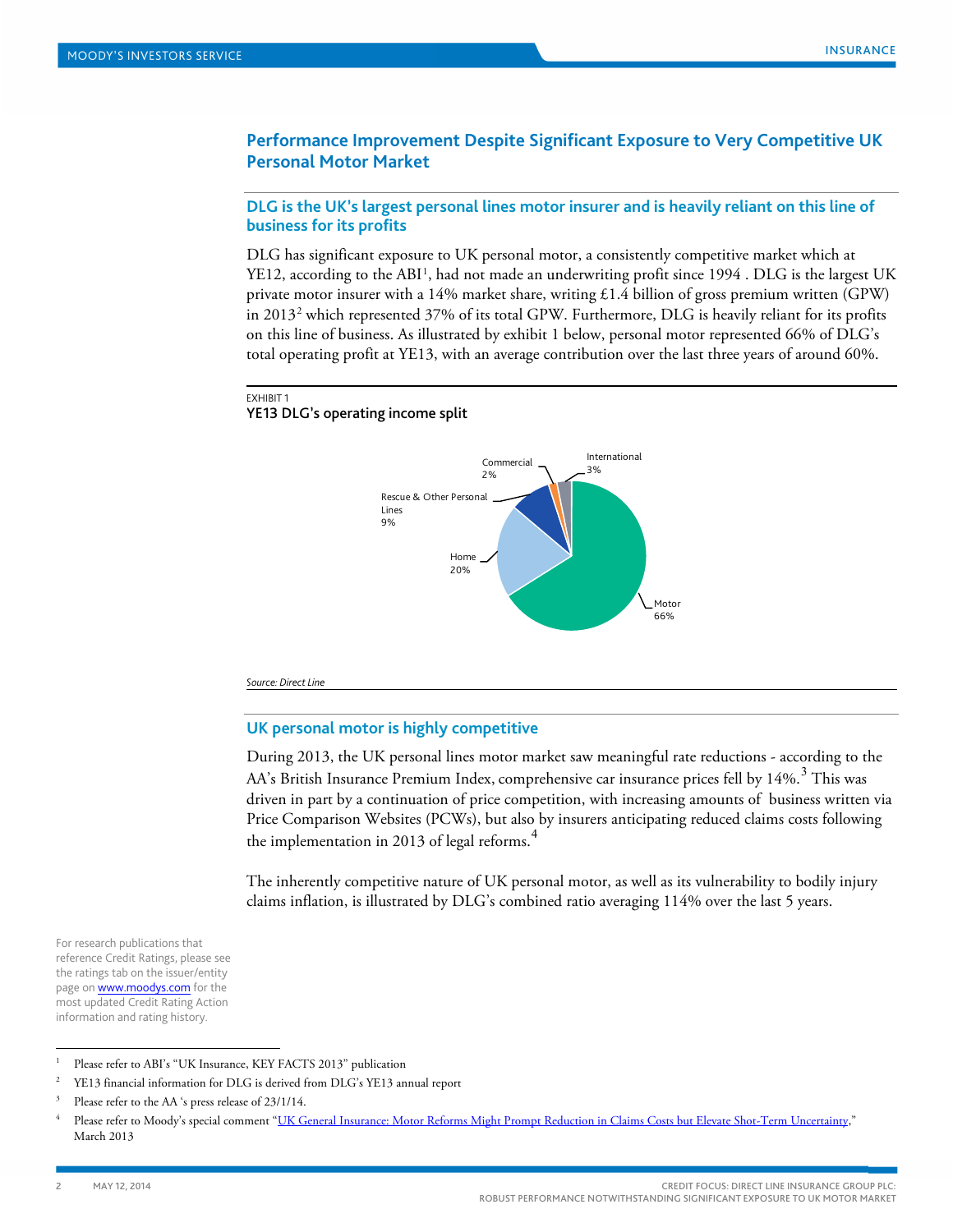

## **Despite difficult motor market, DLG's performance has improved**

Notwithstanding the difficult trading conditions in UK personal motor, DLG's overall performance in 2013 was robust. Its net income and operating profit improved by 70% and 14% respectively. Furthermore, DLG reported a lower overall combined ratio 96.1% (YE12: 99.2%), its lowest level for 5 years, and thereby continuing its journey of consistent improvement.

For a company meaningfully exposed to such a competitive line of business as personal lines motor, this may appear somewhat counter-intuitive. This report outlines the contributing factors to these improvements and explains how we see their future development.

# **Key Factors Contributing to Robust Performance**

### **DLG's positive personal motor trends have more than off-set rate reductions**

Notwithstanding the very competitive nature of the market during 2013, DLG recorded for personal lines motor: 1) a 33% increase in operating profit; 2) an 8.4% point improvement in the combined ratio to 93.2%; and 3) a stable current year loss ratio. Driving these improvements were:

#### *Recent positive trends in bodily injury claims;*

Although DLG reduced its motor prices on average by 3% during 2013, its current year motor loss ratio improved very slightly - benefiting from positive trends in small and large bodily injury claims. This reflects its claims transformation programme, including shorter settlement times and improved legal case management, as well as benefits from recent legal reforms.

Going forward, we expect DLG's personal motor loss ratio to benefit from it maintaining momentum on claims transformation. Also, both the frequency and severity of market-wide motor personal injury claims could reduce going forward as a result of legal reforms, although it will take time for the reform benefits to be fully realised which increases short-term pricing risks.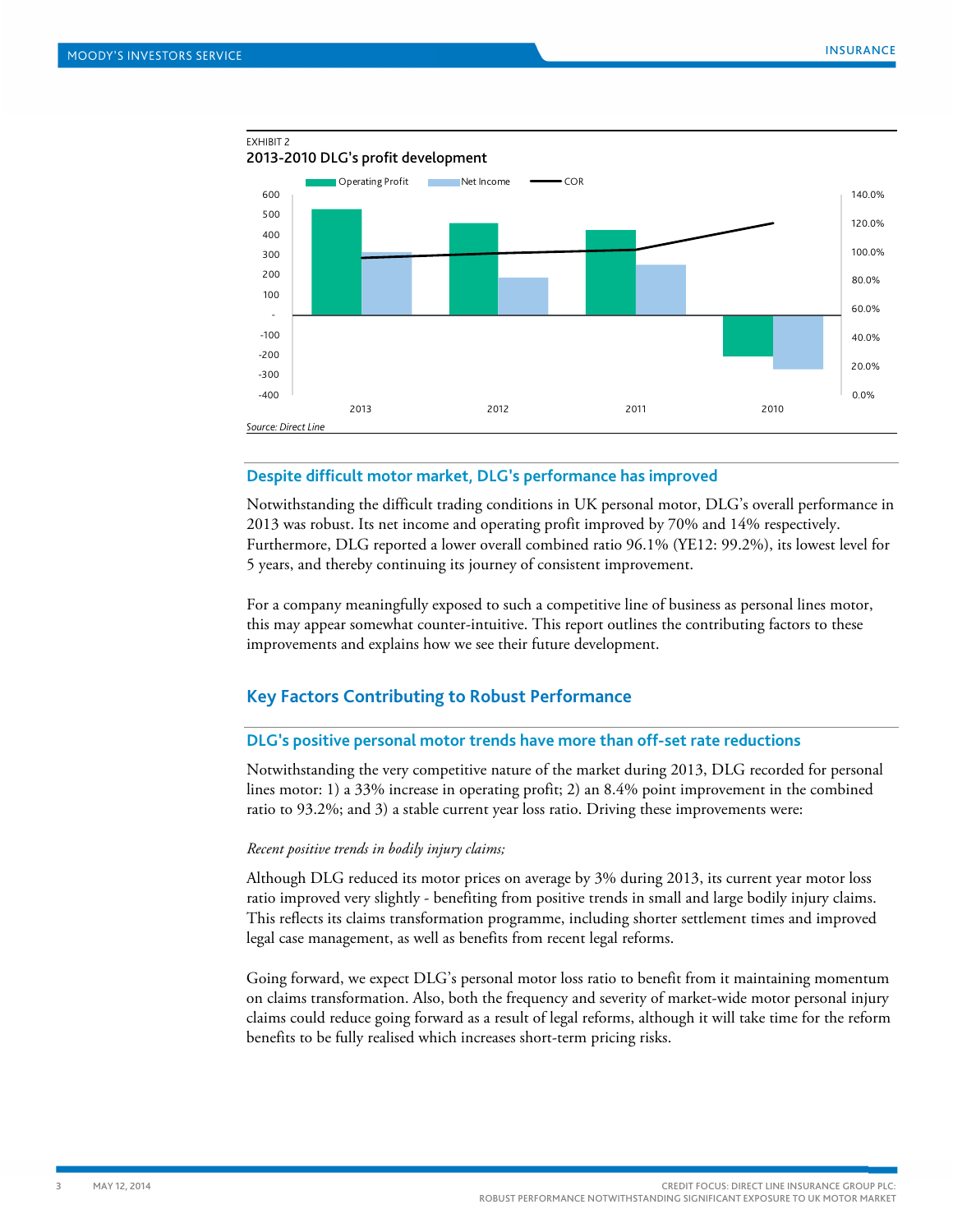

### *Stronger reserve releases*

DLG's personal motor operating profit benefited from a substantial £292m (YE12: £174m) of reserve releases, equivalent to 20% (11%) points on the combined ratio. These releases were driven primarily by favourable bodily injury experience for recent accident years, partly attributable to better risk selection and benefits arising from claims transformation .

We expect DLG to remain prudent in its reserving of current accident years and therefore expect reserve releases to remain a meaningful contributor to operating profit, but not to the same extent as the exceptional level in 2013.

# **DLG materially benefits from additional non-underwriting income generated from its personal lines policies**

DLG, like other UK personal motor insurers, is somewhat insulated from the effects of the pricing cycle due to the income it derives from non-underwriting risk activities. Although the amount of this income has consistently reduced since 2010, it was still meaningful in 2013, representing 36% (YE12: 57%) of DLG's personal lines motor 2013 operating profit. If other business lines such as home are included, instalment and other operating income represented 34% (43%) of DLG's 2013 total operating profit.



#### EXHIBIT 4 2013-2010 DLG's profit contribution of personal motor instalment and other operating income

4 MAY 12, 2014 CREDIT FOCUS: DIRECT LINE INSURANCE GROUP PLC: ROBUST PERFORMANCE NOTWITHSTANDING SIGNIFICANT EXPOSURE TO UK MOTOR MARKET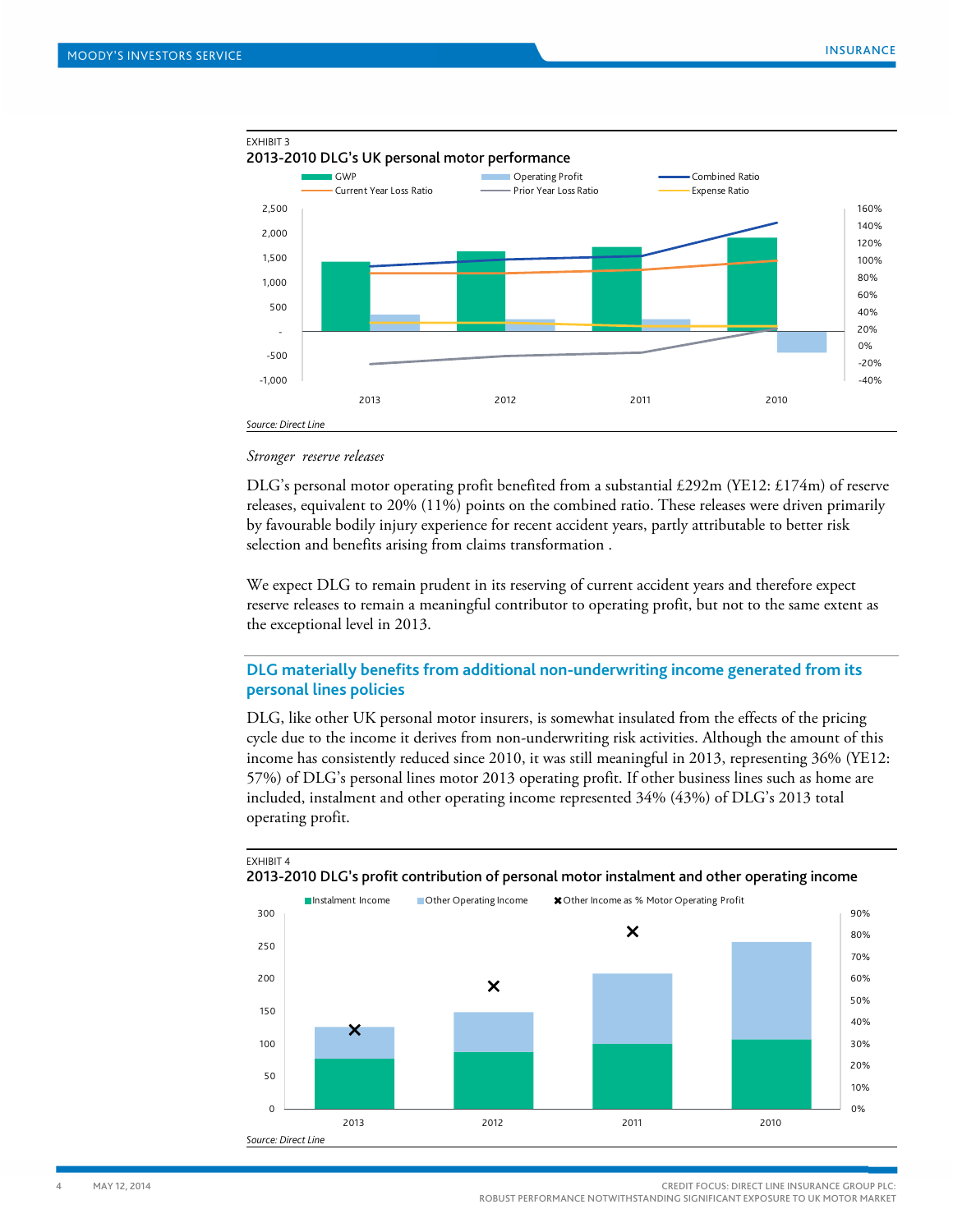Instalment income (i.e. interest charged on insurance premiums paid by instalments), the majority of which is derived from personal motor, is the largest component of DLG's other operating income category at over 60%.

DLG's instalment income has been reducing in line with premium trends but still represented 22% of operating profit. Assuming that DLG's personal motor premium at least stabilises from 2015 as the market bottoms out/begins to improve, and subject to any regulatory intervention, instalment income in the future should remain a relatively stable and low-risk source of revenue.

The remaining other operating income components, though less significant, still produced  $\text{\pounds}62m$  of income in 2013.

## **DLG is more than just a personal motor insurer**

Although DLG is the largest UK personal motor writer, the majority (63% at YE13) of its premium, unlike a number of its peers as illustrated by Exhibit 4 below, is derived away from this business line. DLG is also the UK's largest writer of home business, which represents 25% and 20% of its overall premium and operating profit. Whilst vulnerable to weather event losses (e.g. 2012 and 2014 floods), this home business has been inherently profitable and also benefits from instalment income.



*Source: 2012/2013 company reports and regulatory returns, 2012 Association of British Insurers data, and Moody's*

DLG also benefits from writing a consistently profitable, albeit small, book of UK motor rescue business, via Green Flag. The Group's remaining Commercial (motor and property packages) and International (personal motor business in Germany and Italy) business lines continued to produce underwriting losses in 2013. However underlying performance has been improving, and both segments are now contributing positively to the Group's operating profit.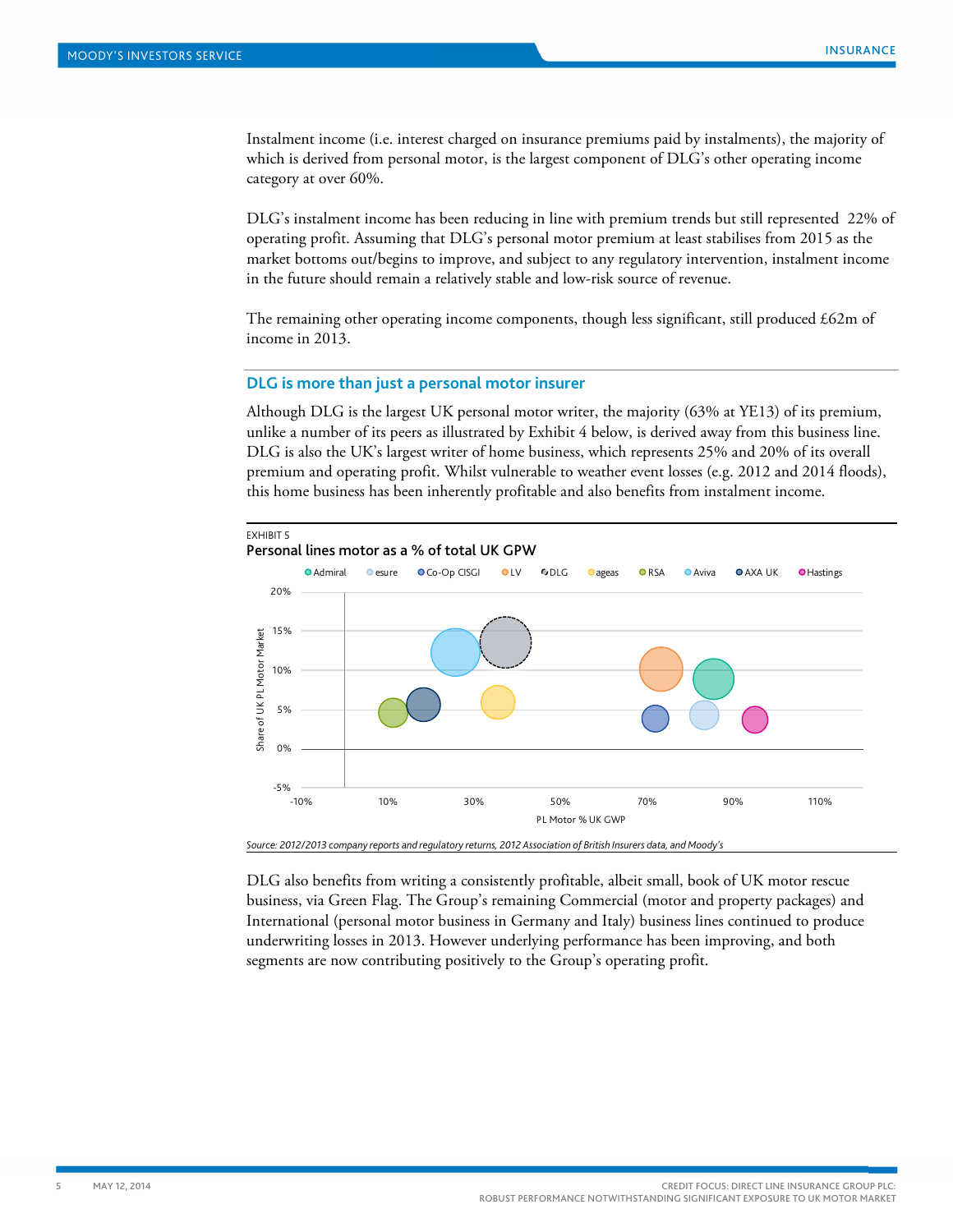

2013 DLG's split of business by gross premium



#### *Source: Direct Line*

Going forward, we expect personal motor's contribution to the Group's operating profit to be significant but to reduce as reserve releases reduce, and contributions from other segments improve. For example, DLG is particularly focused on improving the underwriting profitability of its Commercial segment where, assuming a normal level of claims from weather-related events and large losses, it is aiming to deliver a combined ratio of less than 100% in 2014. However, the Group's business line diversification will remain relatively limited in light of the preponderance of personal lines Motor and Home business, and we expect the proportion of UK business to operating profit to remain very significant for the foreseeable future.

#### **Multi-brand and multi-distribution approach**

DLG has a multi-brand and multi-distribution approach to selling personal line products. Its personal lines distribution is strong with products sold directly by phone, over the internet, through PCWs, and via partnerships including RBS/NatWest, Nationwide and Sainsburys. Furthermore, its Direct Line and Churchill brands are especially powerful in personal motor.

Direct Line branded business is deliberately not quoted on PCWs, and DLG's market share, especially in motor, has been negatively impacted by the strong market growth in PCWs. However, the fact that the Group sells a significantly higher percentage of its personal lines insurance through phone and internet channels compared with the UK market generally, is beneficial for customer retention and profitability compared to business sold via PCWs. Furthermore, direct customer relationships also allow the Group to better leverage cross-selling opportunities re products such as rescue, pet and travel.

Nevertheless, DLG is also an increasing player through its other brands on PCWs which will help its market share going forward.

## **But Headwinds To Sustaining Performance Improvement**

Going forward, we expect the aforementioned positive factors to continue, although to a lesser extent, to help off-set the challenge of sustaining performance improvements as a result of headwinds from:

#### *UK personal motor market expected to remain inherently very competitive*

Competition in UK personal motor remains intense. DLG has reported that its personal motor GPW reduced by 10% in Q1 14 as a result of such competition, and more recently, according to the ABI's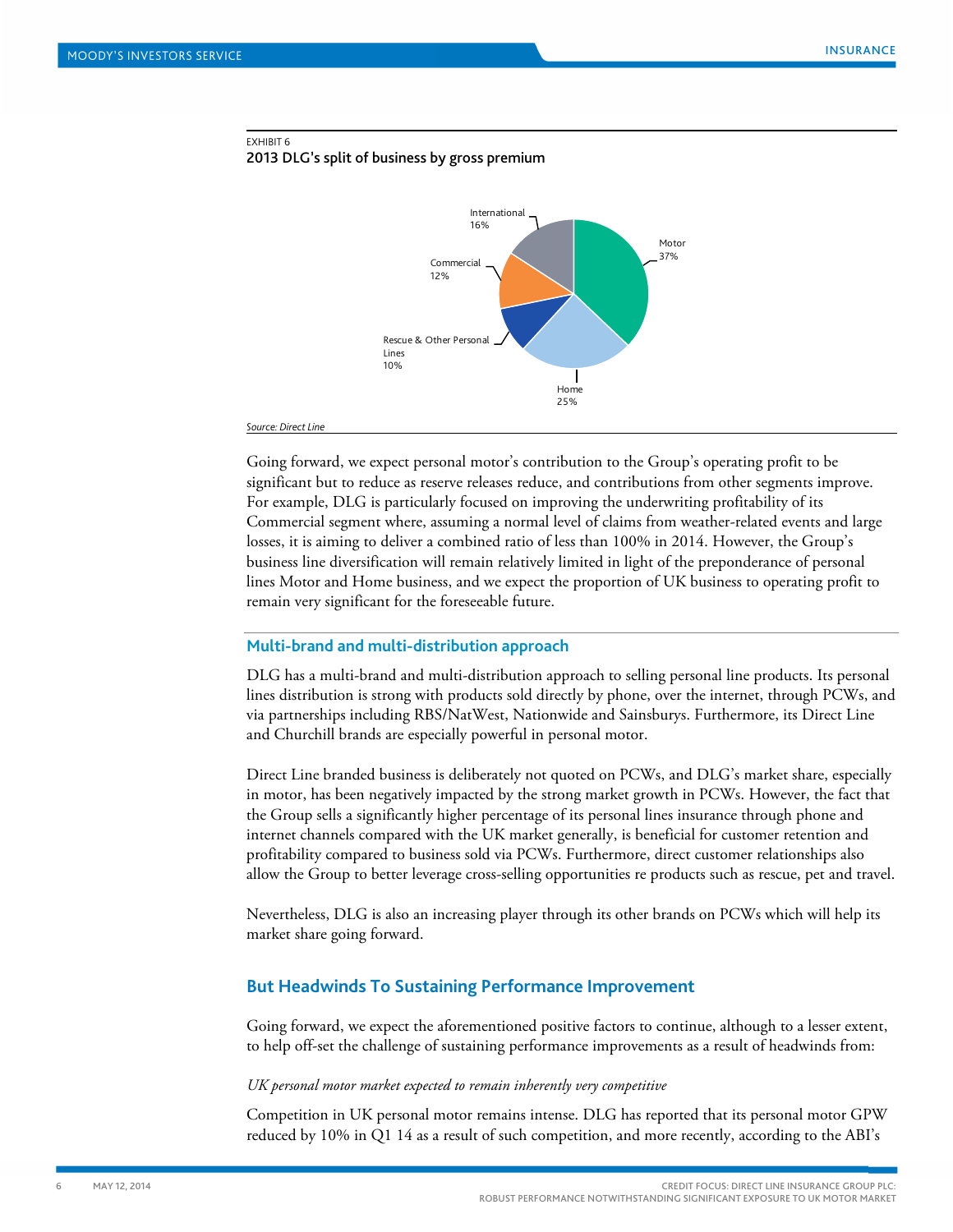average motor insurance premium tracker, the average comprehensive private motor insurance premium was 6% lower than in Q1 13<sup>5</sup>. DLG reported average price reductions of 4% during Q1 14 compared to Q1 13 supported by positive claims trends and technical pricing initiatives.

It now could be that motor pricing does not improve until much later on in the year. This will further challenge profitability in 2014 for DLG which has also incurred an estimated  $£80m$  of claims from the UK storm/floods YTD as at Q1 2014.

Our expectation is that UK personal motor will remain as inherently competitive as it has been for many years, characterised by significant distribution via PCWs, and a meaningful number of players. Furthermore, volatility still remains within the external Motor market with large bodily injury claims continuing to be an industry-wide issue, and the number of Periodical Payment Order (PPO) awards continues to increase.<sup>[6](#page-6-1)</sup>

As mitigants, DLG's loss ratio should continue to benefit from its updated technical pricing and improved rating models. Furthermore, the Group's results have and are expected to continue to benefit from expense reductions, and reduced restructuring costs which are forecast to fall from £190m in 2012 to £80m in 2014. The long-term extent of any competitive advantage may however be limited, given that many peers are also cutting costs and investing in pricing tools /claims efficiency.

#### *Regulatory probes create uncertainty*

Whilst we view the FCA's recent investigation into add-ons as only a modest credit negative development in itself, $^7$  $^7$  it nevertheless represents a continuation of regulatory probes into the practices of UK personal lines insurance. This creates uncertainty and potential profitability headwinds for the industry.

Going forward, we will monitor in particular developments with regard to: 1) the FCA's thematic review into insurance price comparison websites; 2) The PRA's investigation into premium finance – instalment income as discussed elsewhere in this report is a valuable source of income for DLG and other personal lines players although we view instalment income as less pressured in this regard than some other ancillary income; and 3) The Competition Commission's (CC) investigation into the private motor insurance market – it is required to publish its final report by 27/9/14.

We note that one aspect of the CC's investigation is its probe into Credit Hire and garage repair costs. In our view, this adds further pressure to DLG's other operating income which has already been impacted by: 1) the cessation of solicitors' referral income from 1/4/13; and 2) the sale in February 2014 of DLG's stolen vehicle recovery business which produced revenue of £18m in 2013. However, we also note that DLG would benefit from lower claims costs if credit hire fees were banned.

#### *DLG's other lines of business could remain under pressure*

Competition is not just restricted to UK personal motor. The UK home market was highly competitive during 2013 with significant premium deflation experienced across the industry. Notwithstanding significant storm/flood claims, we expect such competition to remain in this sector. New capacity, attracted by the historic profitability and less commoditised nature of home business when compared to motor, along with increased distribution via PCWs is exerting pressure on prices.

<span id="page-6-0"></span>Please refer to ABI's news release of 30/4/14.

<span id="page-6-1"></span>Please refer to Moody's special comment ["Increase in PPOs: Credit Negative for UK Motor Lines"](http://www.moodys.com/viewresearchdoc.aspx?docid=PBC_140902), April 2012

<span id="page-6-2"></span>Please refer to Moody's Sector Comment: "UK P&C Insurance Add-on Study is Only Modestly Credit Negative, But Continued Regulatory Probes Create Uncertainty [for the Industry"](http://www.moodys.com/viewresearchdoc.aspx?docid=PBC_165993), March 2014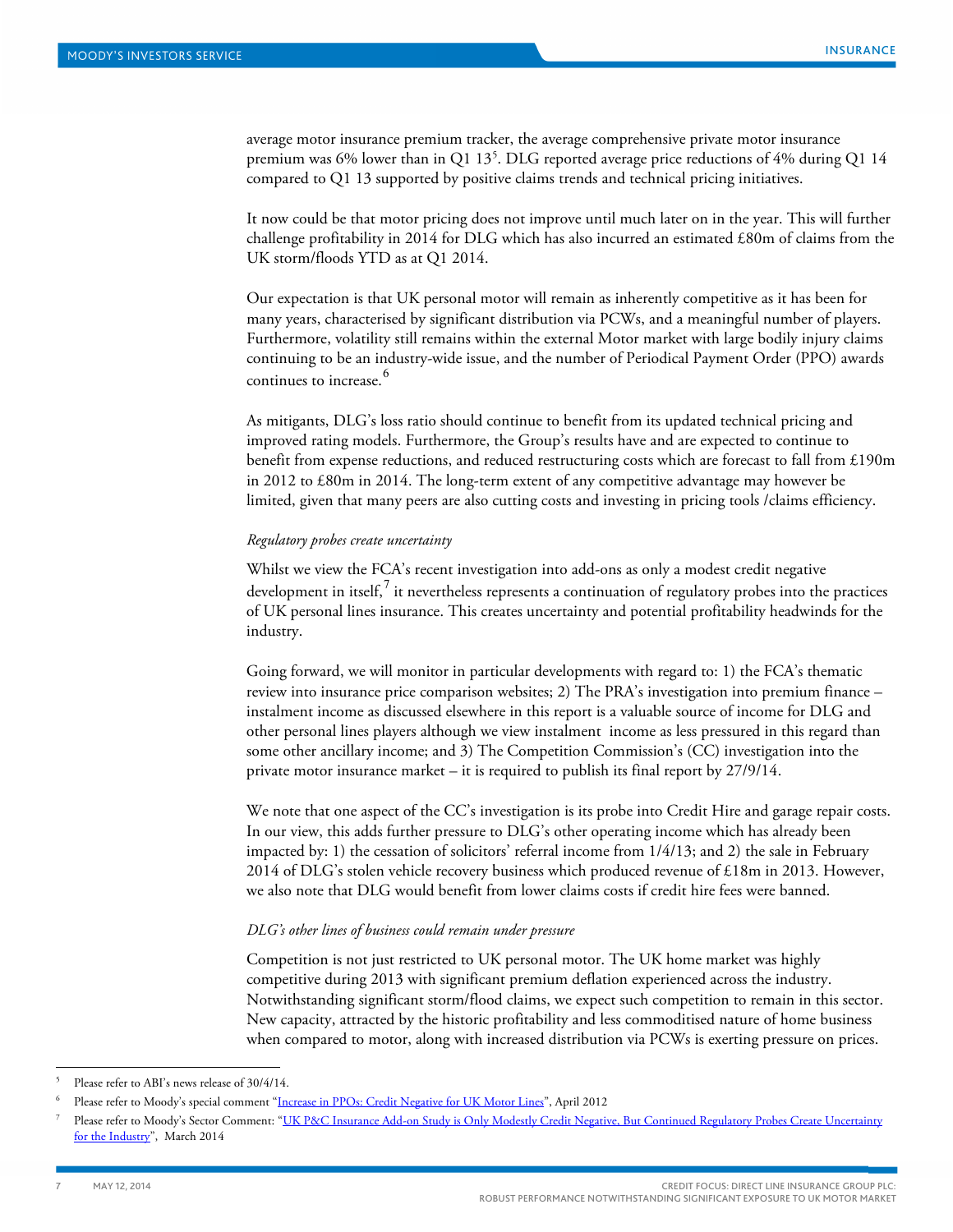Competition has also intensified in the Italian motor market following a period of falling claims frequency, and we expect the UK SME commercial market to remain competitive and increasingly price sensitive as e-trading continues to grow.

As with personal motor, in this trading environment, we will monitor the extent to which DLG continues to prioritise targeting appropriate margins at the expense of premium volumes.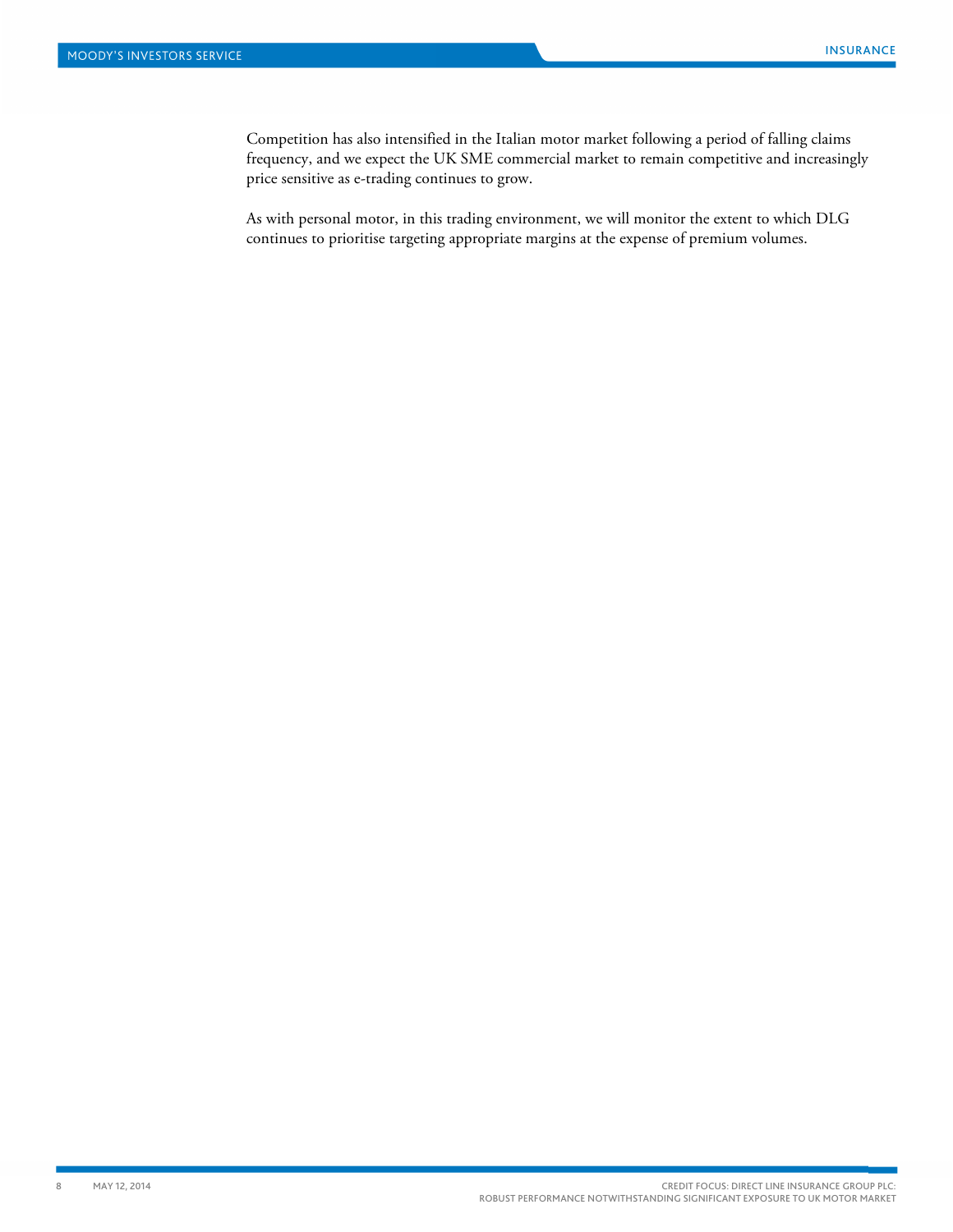# **Moody's Related Research**

Credit Opinion:

» Direct Line [Insurance Group plc](https://www.moodys.com/research/Direct-Line-Insurance-Group-plc-Credit-Opinion--COP_823134660)

Industry Outlooks:

- » [UK General Insurance Outlook, May 2013 \(153419\)](http://www.moodys.com/viewresearchdoc.aspx?docid=PBC_153419)
- » 2014 Outlook [Global P&C Insurance, December 2013 \(161170\)](http://www.moodys.com/viewresearchdoc.aspx?docid=PBC_161170)

## Special Comments:

- » [UK Property & Casualty Insurance: Scorecard, April 2014 \(169648\)](http://www.moodys.com/viewresearchdoc.aspx?docid=PBC_169648)
- » [European Insurance: Reduced Reserves Releases will Add to Profitability Pressures, June 2013](http://www.moodys.com/viewresearchdoc.aspx?docid=PBC_155127)  [\(155127\)](http://www.moodys.com/viewresearchdoc.aspx?docid=PBC_155127)
- » [UK General Insurance: Motor Reforms Might Prompt Reductions in Claims Costs but Elevate](http://www.moodys.com/viewresearchdoc.aspx?docid=PBC_151665)  Short Term Uncertainty, March 2013(151665)
- » [Increase in PPOs: Credit Negative for UK Motor Lines, April 2012 \(140902\)](http://www.moodys.com/viewresearchdoc.aspx?docid=PBC_140902)

## Sector Comments:

- » [UK P&C Insurance Add-on Study is Only Modestly Credit Negative, But Continued Regulatory](http://www.moodys.com/viewresearchdoc.aspx?docid=PBC_165993)  [Probes Create Uncertainty for the Industry, March 2014 \(165993\)](http://www.moodys.com/viewresearchdoc.aspx?docid=PBC_165993)
- » [UK Flood Losses are Credit Negative for Property and Casualty Insurers, February 2014 \(163776\)](http://www.moodys.com/viewresearchdoc.aspx?docid=PBC_163776)
- » [Record Decline in UK Motor Premium Rates is Credit Negative for General Insurers, January](http://www.moodys.com/viewresearchdoc.aspx?docid=PBC_163363)  [2014 \(163363\)](http://www.moodys.com/viewresearchdoc.aspx?docid=PBC_163363)

## Rating Methodology:

» [Global property and Casualty Insurer, December 2013 \(161516\)](http://www.moodys.com/viewresearchdoc.aspx?docid=PBC_161516) 

To access any of these reports, click on the entry above. Note that these references are current as of the date of publication of this report and that more recent reports may be available. All research may not be available to all clients.